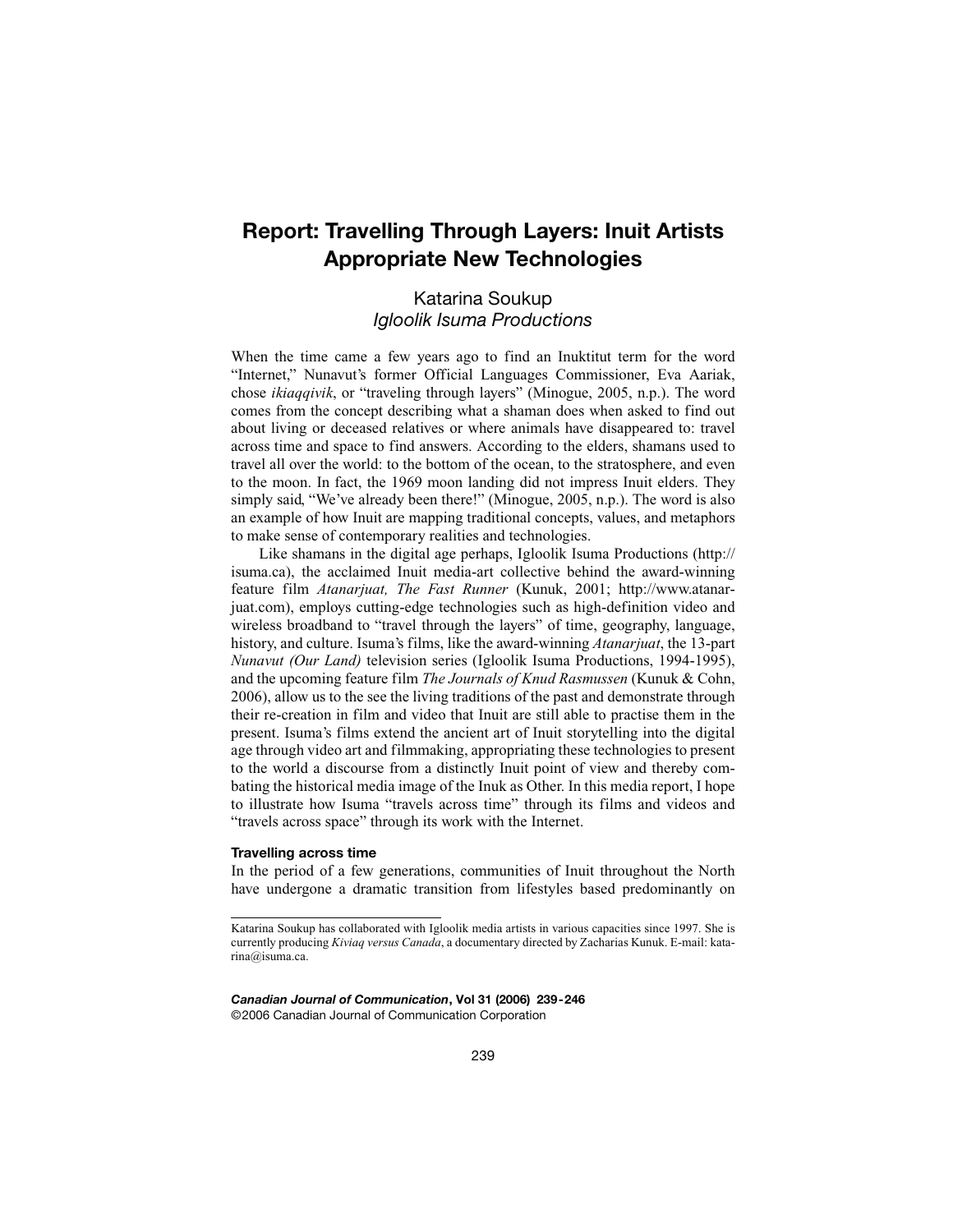nomadic subsistence hunting and fishing to a sedentary, wage-based, consumer economy. Values, traditions, and skills that had in some cases existed for thousands of years were challenged and threatened by new conditions, living arrangements, and other stressors. Starting early in the twentieth century, missionaries both promoted widespread conversion to Christianity and concomitantly devalued and stigmatized traditional religion and healing practices. Shamans and their traditional practices were denigrated and suppressed. The few shamans that continued to practise did so in a way that did not draw the attention of governmental and Christian religious authorities. In many instances, the missionaries were eventually seen by the Inuit to be replacing the shamans, and Christian beliefs and practices became widespread.

As elsewhere among Aboriginal populations in North America, young people were mandated to go to school, often in residential settings far from their original communities. These institutions facilitated further loss of cultural traditions, both through their emphasis on the values and traditions of the dominant Southern culture and the active denigration of the traditions, languages, and beliefs of the Inuit culture. As the twentieth century progressed, the presence of both the federal government and the military played a greater role in the lives of the Inuit. Communities were consolidated into large settlements with residential populations sometimes numbering in the thousands, and lifestyles changed significantly in many ways. Although there is evidence of 4,000 years of continuous habitation on the island (called *Iglulik*, "or place of houses"), the settled community known today as Igloolik was created only in the last fifty years, when federal government agents coerced Inuit living in small nomadic hunting camps in the region to settle in one location as a way of more easily administering them.

Arctic scholar Robin Gedalof writes how the Inuit are "time-travelers," and ". . . are probably the only people in history ever to have made the transition from the Stone Age to the Atomic Age in one generation. [They] . . . have adjusted from an admittedly rich but primitive nomadic isolation to a life of satellite communication. They have grown up in a bone culture and have grown old driving tractor-trailers and typing out their memoirs for the benefit of millions of people . . ." (quoted in Columbo, 1997, p. 12). Indeed, Isuma's upcoming feature film documents some of these dramatic changes. *The Journals of Knud Rasmussen* (in production) is about the cultural encounter that occurred when the Danish explorer Knud Rasmussen and his Greenlandic companions passed through the Iglulik region in the 1920s during the Fifth Thule Expedition, a voyage by dog-team across the Arctic from Greenland to Alaska. Rasmussen's goal was to collect material, spiritual, and intellectual elements of indigenous culture in order to prove that there was a common language and culture across the Arctic (Rasmussen, 1999). Rasmussen was unique among Arctic explorers in that his grandmother was an Inuk from Greenland, he was raised in both Denmark and Greenland, and more importantly, he spoke Inuktitut fluently.

In 1922, Rasmussen met the famous Igloolik shaman Avva and his family. He stayed with them for a period of time and collected the life stories of Avva and his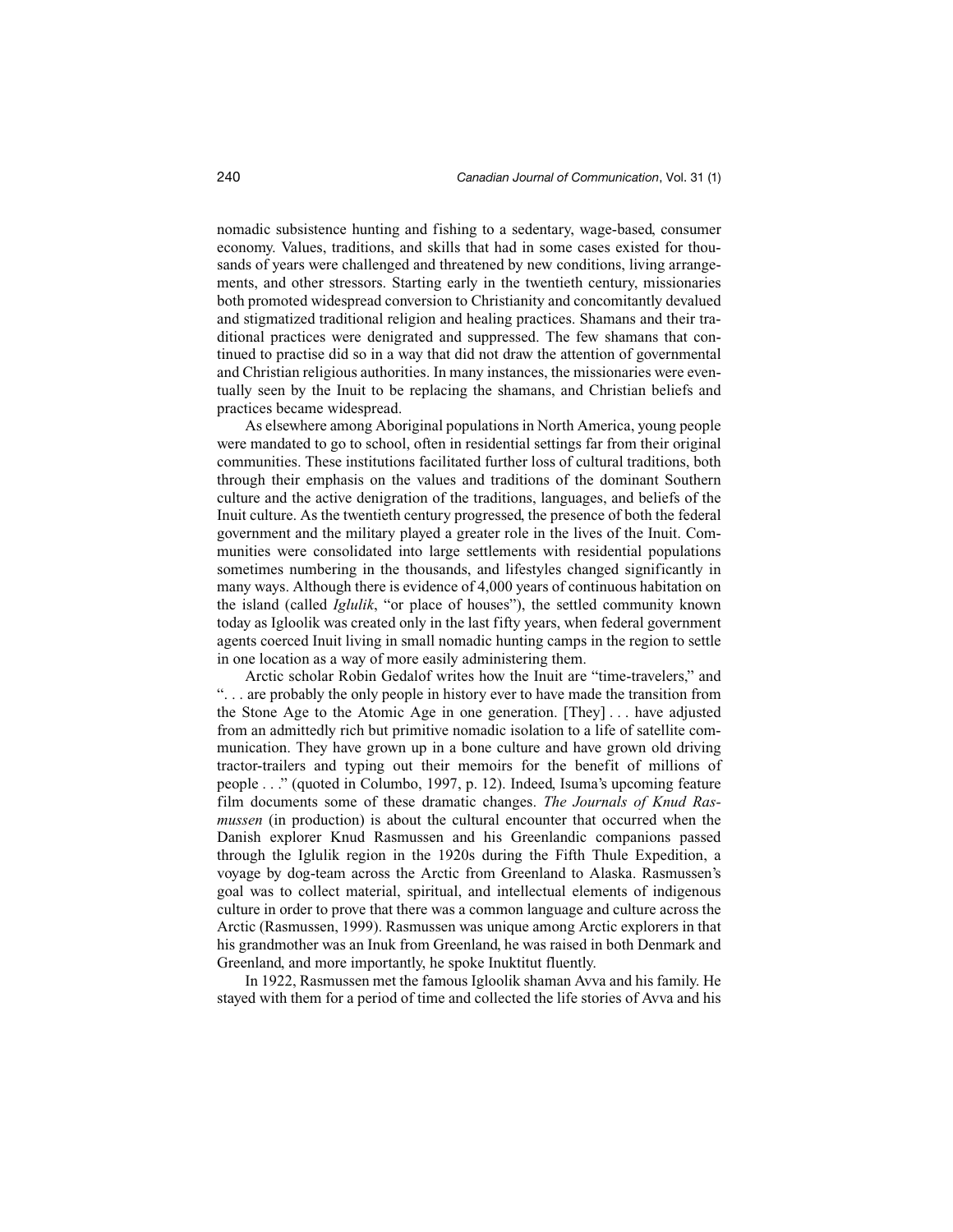wife Orulu before leaving for another region. This moment in time would later prove to be a turning point for Inuit in Igloolik, unleashing many of the radical changes described above. Indeed, one year later Rasmussen returned to Iglulik and found that Avva had converted to Christianity.

While these changes are astonishing, Inuit culture and identity has nevertheless remained profoundly tied to the land. The Inuit of Igloolik, for instance, have been in regular contact with the South for over 40 years, and actively incorporate Southern technologies and consumer products into their everyday lives, all while renewing and re-inventing "appropriated uses" that suit their needs. From this is born a contemporary aesthetic that is rarely understood or valued—since the outside world prefers the classic symbols of ancient/traditional Inuit culture associated with Otherness.

Igloolik, a remote community of 1200 people on an island in Canada's Eastern Arctic, has a long, rich history of community media production for cultural purposes. In the 1970s, Isuma co-founder Paul Apak Angilirq participated in the Inukshuk Project, an experimental federal program that trained Inuit in basic television production skills. In 1975 and again in 1979, the community of Igloolik voted against accepting satellite television, preferring instead to wait until Inuktitut-language television programming became available, which it did with the establishment of the Inuit Broadcasting Corporation (IBC) in 1982.

Paul Apak Angilirq and Zacharias Kunuk worked for IBC for a number of years before deciding to leave that organization to pursue independent media production. Their chief complaints with IBC were that the management was based in Ottawa and that they never had the budgets to make drama that could visually illustrate oral history and storytelling by the elders. In the late 1980s, the pair met New York video artist Norman Cohn at an IBC training workshop in Iqaluit, and the three, along with Igloolik elder Pauloosie Qulitallik, founded Igloolik Isuma Productions in 1990. As Canada's first Inuit independent production company, Isuma's mission is to create a distinctive Inuit style of community-based filmmaking that preserves and enhances Inuit culture, creates needed employment, and offers a uniquely Inuit point of view to the global media audience. Since 1989 Isuma's twenty-five films have won awards and critical acclaim in Canada and worldwide, including the Camera d'or at Cannes in 2001 for *Atanarjuat, The Fast Runner*.

Isuma is known for its unique "docu-drama" aesthetic, which brings forward the past and melds it into the present. In many of Isuma's earlier videos (such as the *Nunavut [Our land]* series), actors were given only a general story arc and improvised the details. As Norman Cohn points out, Isuma's docu-drama is "based on people living the dramatic experience . . . Inuit historical fiction is possible because the traditional history is so close in time to contemporary life, there are still people who can live their traditional history as actors. So that instead of having to act out, having to simulate the building of a stone-house, we actually build a stone-house" (quoted in Wachowich, 1997a). In more scripted projects, such as *Atanarjuat, The Fast Runner* and *The Journals of Knud Rasmussen*, actors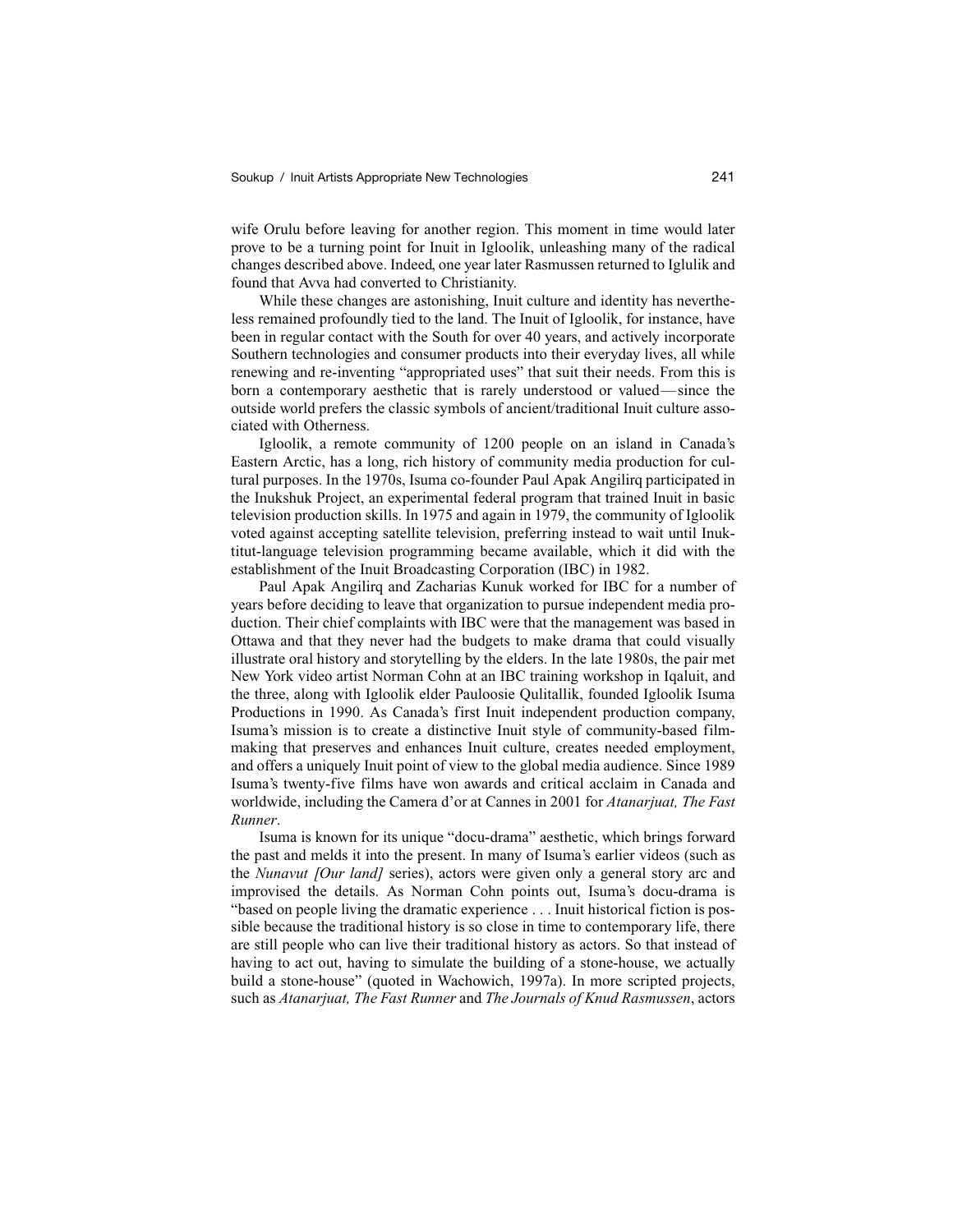often inhabit their namesakes<sup>1</sup> and ancestors, which Cohn describes this way: "Instead of taking an actor and putting him in a character, we take a character and put him in the actor" (quoted in Wachowich, 1997a, n.p.).

For his part, Zacharias Kunuk sees Isuma's style of filmmaking as a way of re-imagining an obliterated past:

After the missionaries dropped their religion on us, storytelling and drumdancing were almost banned. [Filmmaking] is one way to bring it back. And shamanism, I have never seen it. I have only heard about it. I can only imagine how it looks. One way of making it visible is to film it. Not because there is a Qallunaat [White] director telling you what to do. You just make it up. (quoted in Wachowich, 1997b, n.p.)

Isuma's films and videos are always based on the oral history of the community elders. In the case of *The Journals of Knud Rasmussen,* the film's storyline is based on the events recounted in Rasmussen's writings, but as the film's codirector Norman Cohn asserts, "Those events are interpreted through an *Inuit point of view* . . . Like looking at your reflection in the window and seeing through to the other side of the window pane" (Norman Cohn, Secretary-Treasurer, Igloolik Isuma Productions, personal communication, October 31, 2004).

Stephen Muecke, Professor of Cultural Studies at the University of Technology in Sydney, has written a great deal about how the *form* of discourse shapes our understanding of Aboriginal history: "The main problem for Aboriginal History, as I see it, is to authenticate the appropriate discourse for its transmission. At the moment the 'authentic' accounts of Aboriginal history are firmly locked in academic standard English" (1983, n.p.) Isuma's unique style of docu-drama counters this privileging of the written word penned by Europeans as the "authentic," "true" historical record. The films do this by appropriating communication tools to transmit an audiovisual form of Inuit oral history and storytelling to a hybrid audience: Isuma's primary goal is to delight other Inuit, and its secondary goal is to connect with a global media audience. Indeed, Cohn argues that "[Inuit] storytelling as an oral form is most compatible in contemporary form with film-making or theatre" (Norman Cohn, personal communication, October 31, 2004).

### **Travelling across cultures and space**

For many years these media artists in Igloolik have dreamed of how to use the Internet in Igloolik to enhance and promote Inuit culture as well as their own creative process. While dial-up access has been available in Nunavut for several years, it has been a slow and unstable means of connecting to the Internet, with connection speeds usually in the 14.4 kbps range that most Southern Internet users last experienced a decade and a half ago.

Previous experiences using the Internet and the World Wide Web by artists in Igloolik include the experimental "Live from the Tundra" project (http:// nunatinnit.org ) produced by the Arnait Women's Video Workshop of Igloolik in August 2001. A group of Inuit and non-Inuit artists took a two-hour boat trip from Igloolik to a traditional Inuit outpost camp called Najuktuktujuk, far from phone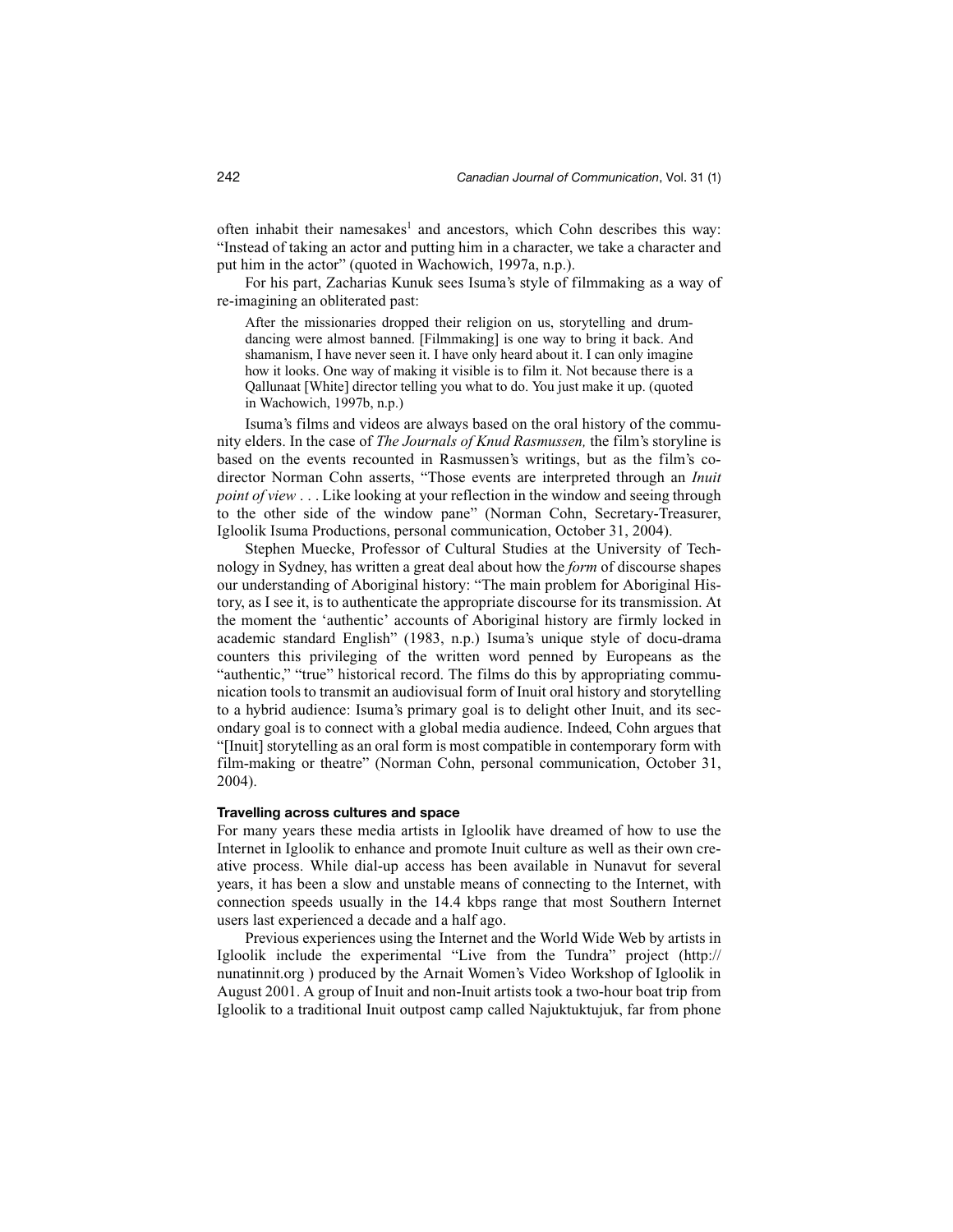and power lines. The camp was presided over by elders Enuki and Vivi Kunuk (the parents of filmmaker Zacharias Kunuk). Over five days the group uploaded daily audio, video, photo, and text dispatches to the Web from what was dubbed the Nunatinnit Mobile Media Lab employing a high-speed data satellite phone (which at that time meant 64 kbps).

This daily journal of life in a remote outpost camp was meant to give the world a sense of the experience of living on the land in the High Arctic, as well as to push the aesthetic and technological possibilities offered by digital media and the World Wide Web—namely, hypertext, satellite technologies, streaming media, networked experiences, and mobile computing. Specifically, hypertext and integrated media permitted the expression of simultaneous, parallel, yet different experiences of the same event or moment in time (for instance, a seal hunt, sunset, walk on the land, performance, discussion, et cetera). Thus the same story or account of an experience may be told from different points of view (Inuit, Southern, elder, youth, male, female, et cetera) and though different media (sound, video, photo, drawing, text, et cetera).

While a successful experiment in remote, mobile computing, the satellite phone technology used for Live from the Tundra was exorbitantly expensive (airtime alone cost U.S.\$10 per minute, never mind the cost of the phone terminal itself). It did, however, give Igloolik artists such as Zacharias Kunuk the desire to explore the possibility of one day establishing a permanent mobile media lab out on the land in a traditional camp outside the community of Igloolik, streaming their media art to the rest of the world through the Internet (Soukup, 2001).

The rollout of wireless broadband in every community throughout Nunavut in 2005, thanks to the efforts of the non-profit Nunavut Broadband Development Corporation (http://www.nunavut-broadband.ca), now makes cultural uses of the Internet far more interesting (and affordable). It may also be as, or even *more,* revolutionary to the economic and cultural thread of the Arctic than the launch of satellite communication across Northern Canada in the 1970s. Broadband can accommodate media-rich content, such as audio and video streaming, and thus a departure from text-based Web interaction, which is especially appropriate for a culture based on an oral language like Inuktitut (the language only came into written form less than 100 years ago with the introduction of the syllabic writing system introduced by Christian missionaries). Beyond cultural uses, broadband also brings great potential for distance learning, e-commerce for Nunavut's artists and craftspeople, and distance-medicine for a small population spread across a vast territory. Wireless capacity makes Internet accessible outside of the communities within a radius of 30 km, meaning that Inuit will be able to use this form of communication from their hunting camps if they wish.

Isuma's goal is to find a way through wireless broadband for Inuit artists to return to a thoroughly contemporary nomadism that does not seek to throw Inuit back into the Stone Age, but instead marries tradition with the modern: remaining out on the land, living a traditional life of hunting and gathering, all while being in contact with the rest of the twenty-first century through the Internet. In Isuma's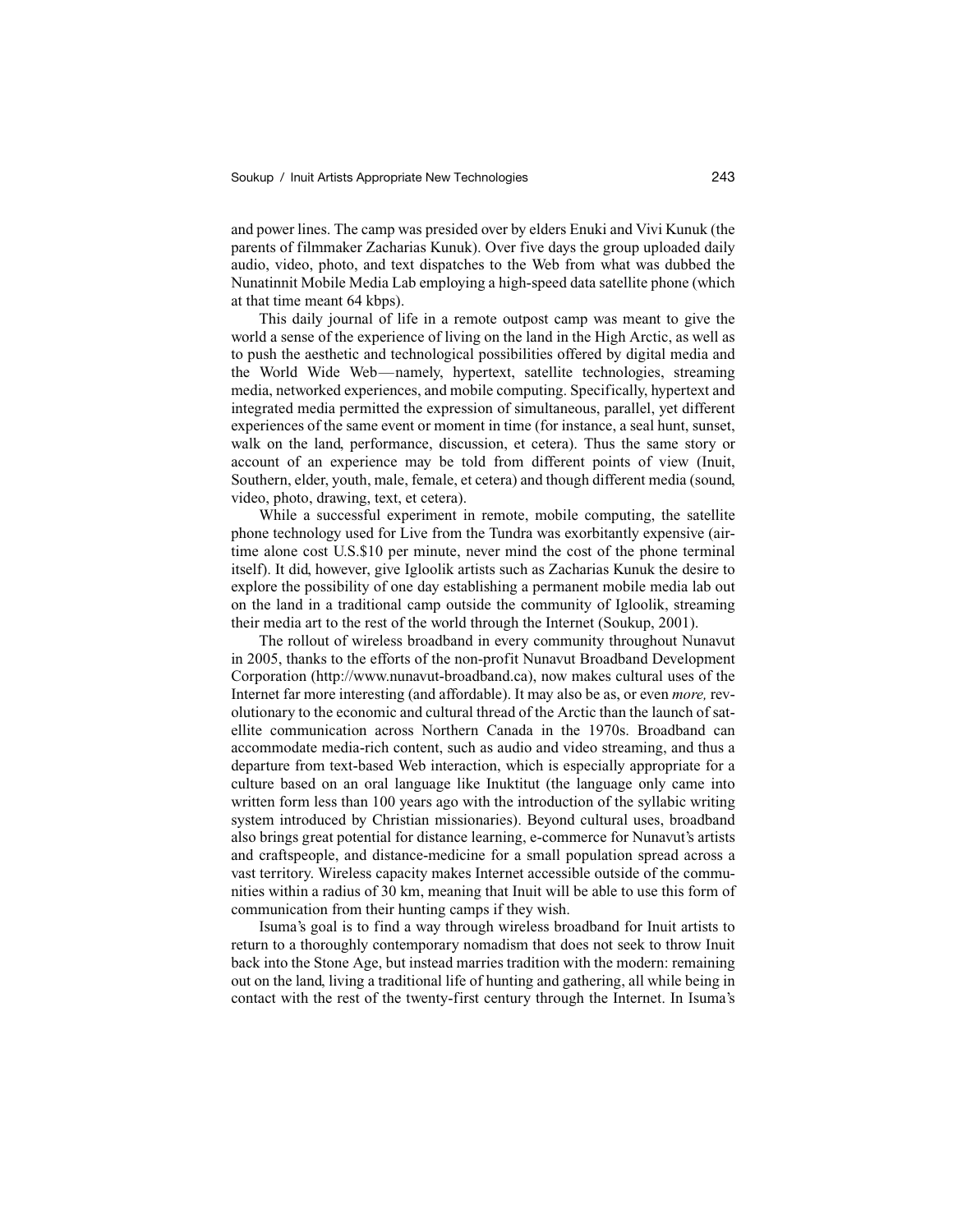case, this means making films and television outside of the confines of town, in the beauty of the Arctic landscape where the company's films are shot, and having a remote media lab at Siuraajuk, the ancestral home of Zacharias Kunuk's family. This traditional hunting camp, about three hours by skidoo over the frozen sea ice, was most recently the location for Isuma's new feature film, *The Journals of Knud Rasmussen.* For Zacharias Kunuk, who would consider himself a hunter before calling himself a filmmaker, the appeal of this "outpost camp media lab" is obvious: "being able to edit a movie, take email, and if you see a seal in the bay, you drop everything and go out after it" (Zacharias Kunuk, President, Igloolik Isuma Productions, personal communication, August 27, 2001).

In fall 2003, Isuma began developing SILA (http://www.sila.nu), an elearning website about Inuit culture based on its current and future films and videos. In Inuktitut, the word *sila* means "atmosphere, the outside, temperature, weather, the world*.*" It is the dominant force in the Canadian Arctic, even in today's modern world. Nature and the vagaries of weather still trump modern technology in the Arctic (view the arctic weather live at http://silacam.isuma.ca.) Funded by Telefilm Canada's New Media Fund, SILA represents Isuma's first large-scale new-media project.

In the development process for SILA, Isuma consulted Inuit elders to understand traditional Inuit ways of learning and teaching, and these have been incorporated into the website activities and modules. The website lesson plans also adapt and incorporate elements of Education Nunavut's innovative new curriculum based on *Inuit Qaujimajatuqangit* (IQ) (Nunavut Department of Education, 2003). IQ is defined as the Inuit way of doing things and the past, present, and future knowledge, experience, and values of Inuit society. The pedagogical framework and guiding or foundational principles are based on the essential elements of humaneness, collaboration, environmental stewardship, acquiring skills and knowledge, being resourceful to solve problems, achieving consensus in decisionmaking, and serving the common good. IQ values creativity and innovation in all of these essential elements, as well as in the discipline of the arts, to recognize the importance of creative expression in Inuit life and the value of artistic excellence as a way of interpreting and sharing culture and values. Isuma strongly believes that the core values and foundational principles of an IQ pedagogy will have meaning and significance to teachers and students of both Inuit and non-Inuit backgrounds. Like Isuma's films, the website is designed for a dual audience.

The biggest challenge in creating the website was to transpose Isuma's collaborative, community-based filmmaking style to the Web. At the core of SILA was the design and programming of an online collaborative space for creating content from different, remote locations, and also for those with or without much knowledge of Web design to contribute and work together. Behind SILA is a high-performance open source infrastructure, which allows for dynamic content management in real time. This authoring tool enables users with different access levels to contribute content through a very simple Web interface. Text, audio,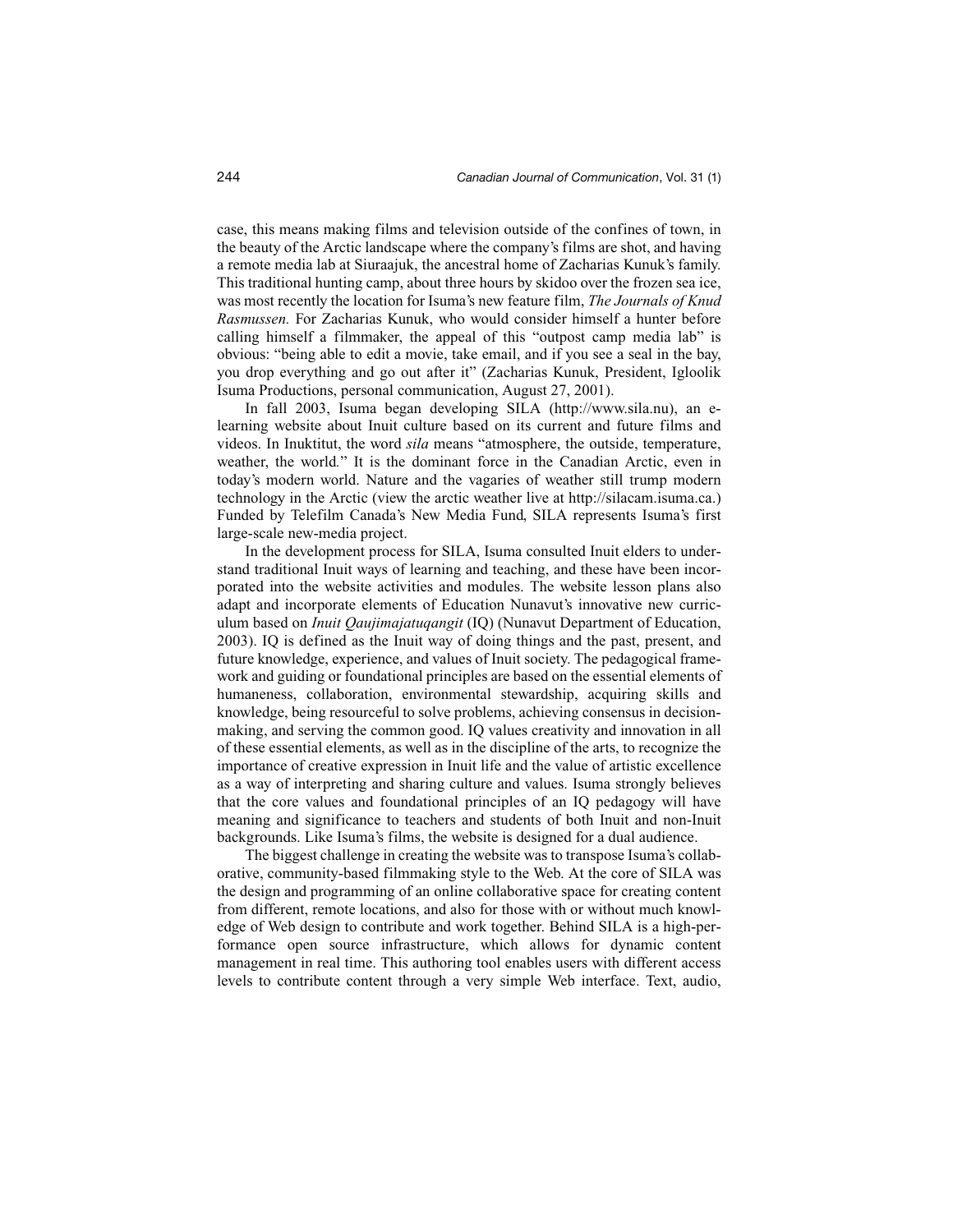video, and images are stored in a database, dynamically displayed and instantly available online.

Muecke (1984) also suggests a multitextual and collaborative approach to documenting Aboriginal history, one that neither privileges one point of view (non-Aboriginal) nor entrenches the dominance of the written word (most often English). Multiple forms of discourse can therefore represent a historical account. In much this vein, "Live from the Set" (http://sila.nu/live), the online production journal that chronicled the six-week shoot of the *The Journals of Knud Rasmussen,* attempted to capture this diversity of cultures and points of view, as well as document an Inuit style of filmmaking. The collaborative authoring tool developed for SILA was first used to produce Live from the Set. The site featured video, audio, and hundreds of photographs produced by a crew of both Inuit and non-Inuit, as well as written "blogs" from ethno-historian Nancy Wachowich (University of Aberdeen), Inuit writer Jobie Weetaluktuk, and Isuma's own "embedded journalist,"2 SF Said, a film critic with the *London Daily Telegraph*, who followed the entire filming process from first shot to production wrap. The goal of the website was to create a space on the Web that would open up a crosscultural dialogue and intersubjective exchanges between contemporary Inuit life and culture and the outside world, between different aesthetic visions, and between different media (audio, video, text, image). In the hypertextual environment of the Web, these disparate visions could exist simultaneously, even in contradiction. Another way in which Isuma appropriates this new technology for literally travelling across space, to compress vast expanses of geography, is by allowing the world public to connect directly with Inuit artists and the Arctic environment. Considering that forty years ago, travelling to this region of the Arctic was only possible by ship (and took many, many months), and even today is only accessible by air (a return economy plane ticket to Igloolik costs in the order of \$3,000), Igloolik is still extremely remote and difficult to visit by conventional means.

In the future, Isuma will join forces with other artists and Igloolik-based Nunavut Independent Television Network (NITV; http://nitv.nu) to stream live video and video-on-demand from the community, as well as to interact with other communities in Nunavut and around the world through video conferencing. Isuma is also collaborating with international projects such as Slovene artist Marko Peljhan's Makrolab (http://makrolab.ljudmila.org/current), an autonomous, mobile media-arts lab that will be permanently installed in Nunavut for Polar Year 2007.

Isuma's videos, films, and Internet projects demonstrate how a community can appropriate communication tools to serve their own cultural, aesthetic, and linguistic purposes of Inuit culture (view some of Isuma's cultural works at http:/ /www.cjc-online.ca). These audiovisual representations also enable Canadians to connect more directly with the images and their Inuit creators, and to establish a distinct and authentic Inuit voice within a global media discourse.